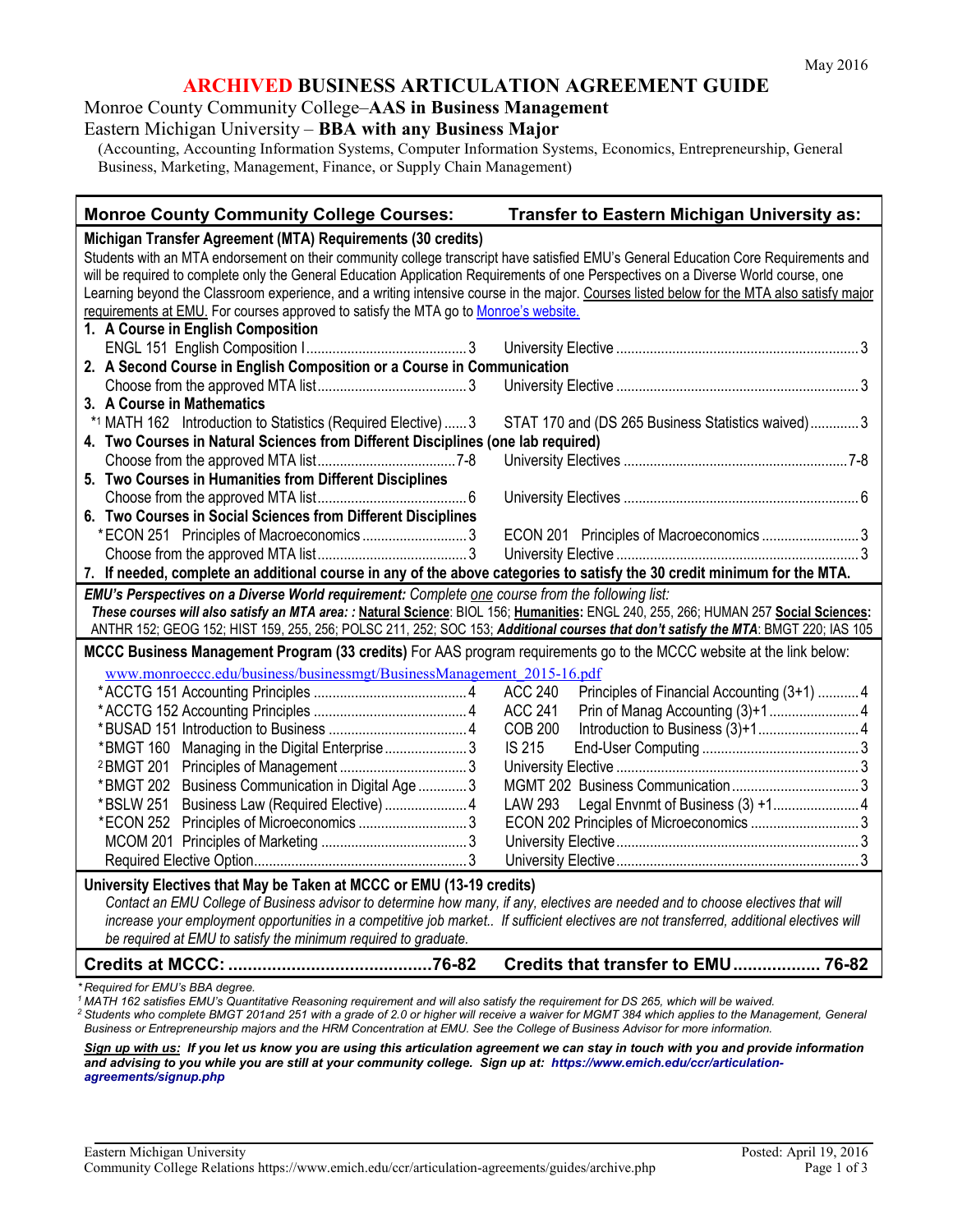# **ARCHIVED BUSINESS ARTICULATION AGREEMENT GUIDE**

Monroe County Community College–**AAS in Business Management** Eastern Michigan University – **BBA with any Business Major**

(Accounting, Accounting Information Systems, Computer Information Systems, Economics, Entrepreneurship, General Business, Marketing, Management, Finance, or Supply Chain Management)

| <b>Completion of EMU's BBA Program</b><br>$(39-48 \text{ credits})$<br><b>Major Requirements</b><br><b>Business Core (15 credits)</b><br><b>FIN 350</b><br>MGMT 386 Organizational Behavior & Theory3<br>Intro to Production/Operations Mgmt3<br>OM 374                                                                                                                                                                                                                                                                                                                                                                                                                                                                                                                                                                                                                                                                  | Sample Sequence for completing the program:<br>Students following this agreement have the option of selecting<br>any of the following disciplines to complete the BBA: accounting,<br>computer information systems, economics, entrepreneurship,<br>general business, marketing, management, finance, or supply<br>chain management. The recommended course sequence for<br>each discipline can be obtained from the COB Advising Center.<br>http://www.emich.edu/cob/students/advisors/undergraduate.php |
|--------------------------------------------------------------------------------------------------------------------------------------------------------------------------------------------------------------------------------------------------------------------------------------------------------------------------------------------------------------------------------------------------------------------------------------------------------------------------------------------------------------------------------------------------------------------------------------------------------------------------------------------------------------------------------------------------------------------------------------------------------------------------------------------------------------------------------------------------------------------------------------------------------------------------|-----------------------------------------------------------------------------------------------------------------------------------------------------------------------------------------------------------------------------------------------------------------------------------------------------------------------------------------------------------------------------------------------------------------------------------------------------------------------------------------------------------|
| Discipline Requirements (24-33 credits)<br>Students may complete discipline requirements in any of the<br>following areas:<br>accounting (24), accounting information systems (33), computer<br>information systems (30), economics (24), entrepreneurship (24),<br>general business (24), marketing (24), management (24), finance<br>(24), supply chain management (27)<br>Note: Each student must complete a writing intensive course as part<br>of the major. Consult your advisor for course options.<br><b>LBC Requirement</b><br>$(0-3 \text{ credits})$<br>One Learning beyond the Classroom (LBC) course or noncredit<br>experience must be completed at EMU. Consult College of<br>Business advisor for options.<br>$(0-1)$ credits)<br><b>University Electives</b><br>Complete enough additional electives to bring the credits at EMU<br>to 42 credits and the total credits for the program to 124 credits. | <b>Fall Semester</b><br>15 credits<br><b>Winter Semester</b><br>15 credits<br>12 credits<br><b>Summer Semester</b><br><b>Fall Semester</b><br>0-6 credits                                                                                                                                                                                                                                                                                                                                                 |

*\*The minimum credits required to graduate is 124 but the total will vary depending on the business discipline completed at EMU and the program completed at MCCC. If enough credits are not transferred, additional credits will need to be completed at EMU to satisfy the minimum required for graduation.*

*Note: Choosing electives wisely will increase your employment opportunities in a competitive job market. The College of Business Advisor will assist you in choosing a minor, or selecting courses in an area such as: foreign languages, manufacturing, apparel merchandising, health administration, hotel restaurant management, political science/public administration, construction management, graphic design, global information systems, professional writing, public relations, internships or cooperative education.*